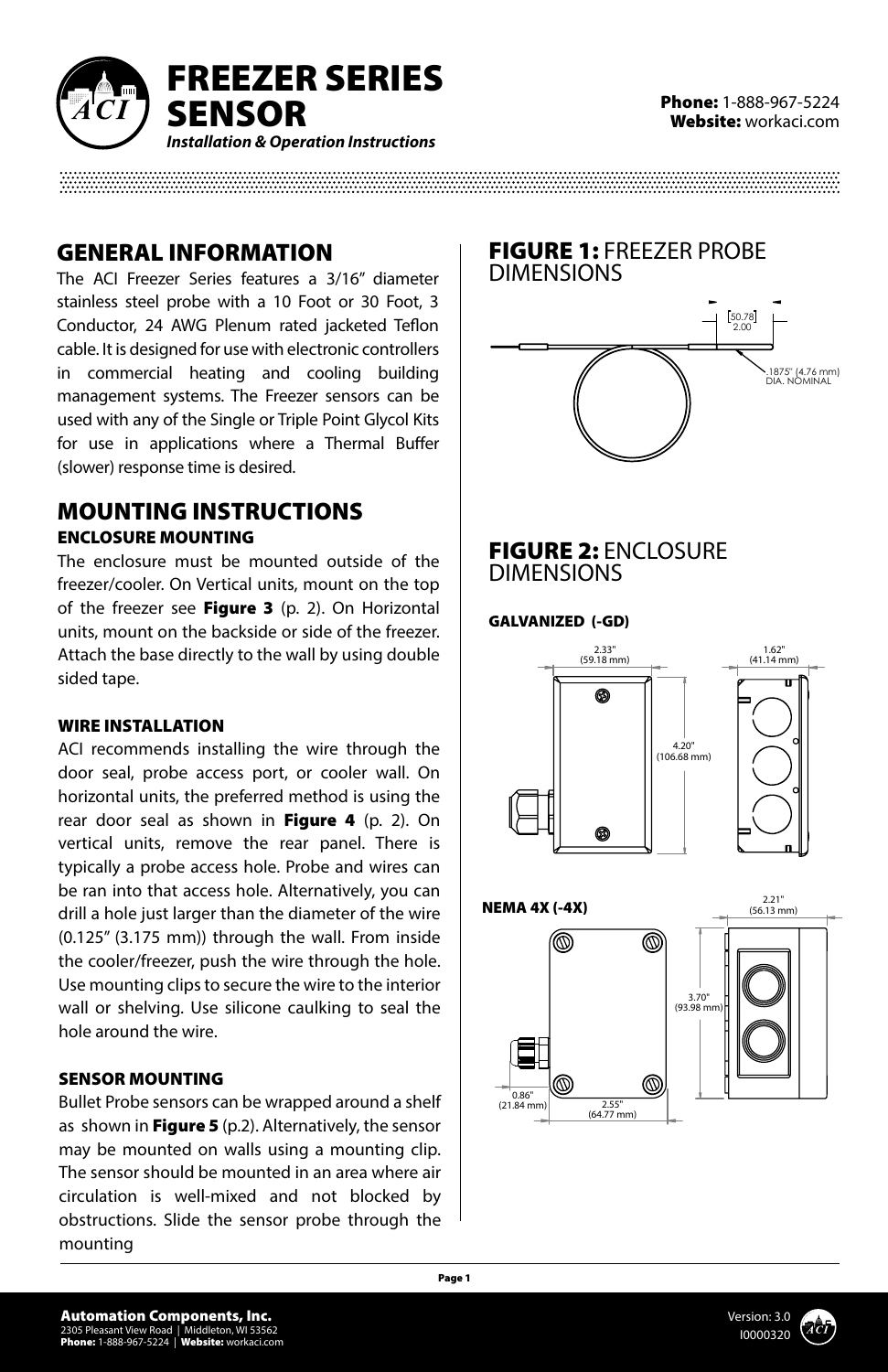clip - see FIGURE 6. Drill a 1/4" screw through the socket and tighten to the wall. If a thermal buffer is required, use a glycol kit (ACI Item #130127). Drill pilot holes for the provided mounting screws. Use the mounting clip holes as a guide - see FIGURE 7. Drill the #10-16 x  $1/2''$  screws through the bracket holes and fasten it to the wall. Insert the bottle into the bracket, and make sure it is seated securely.

Note: When using in tank or glycol application, the sensor cannot be fully submerged. The back end of the probe (where the wire enters), must be kept above the liquid.



### FIGURE 6: SENSOR MOUNTING ON WALL





# WIRING INSTRUCTIONS

ACI recommends 16 to 26 AWG twisted pair wires or shielded cables for all sensors. Signal wiring must be run separate from low and high voltage wires (24/120/230 VAC). All ACI temperature sensors are non-position sensitive. All freezer sensors are supplied with (3) flying lead wires – see FIGURE 8 (p. 3).

Connect sensor wire leads to controller analog input wires using wire nuts, terminal blocks, or crimp style connectors. All wiring must comply with all local and National Electric Codes.

 $\Box$  $\Box$  $\Box$ 

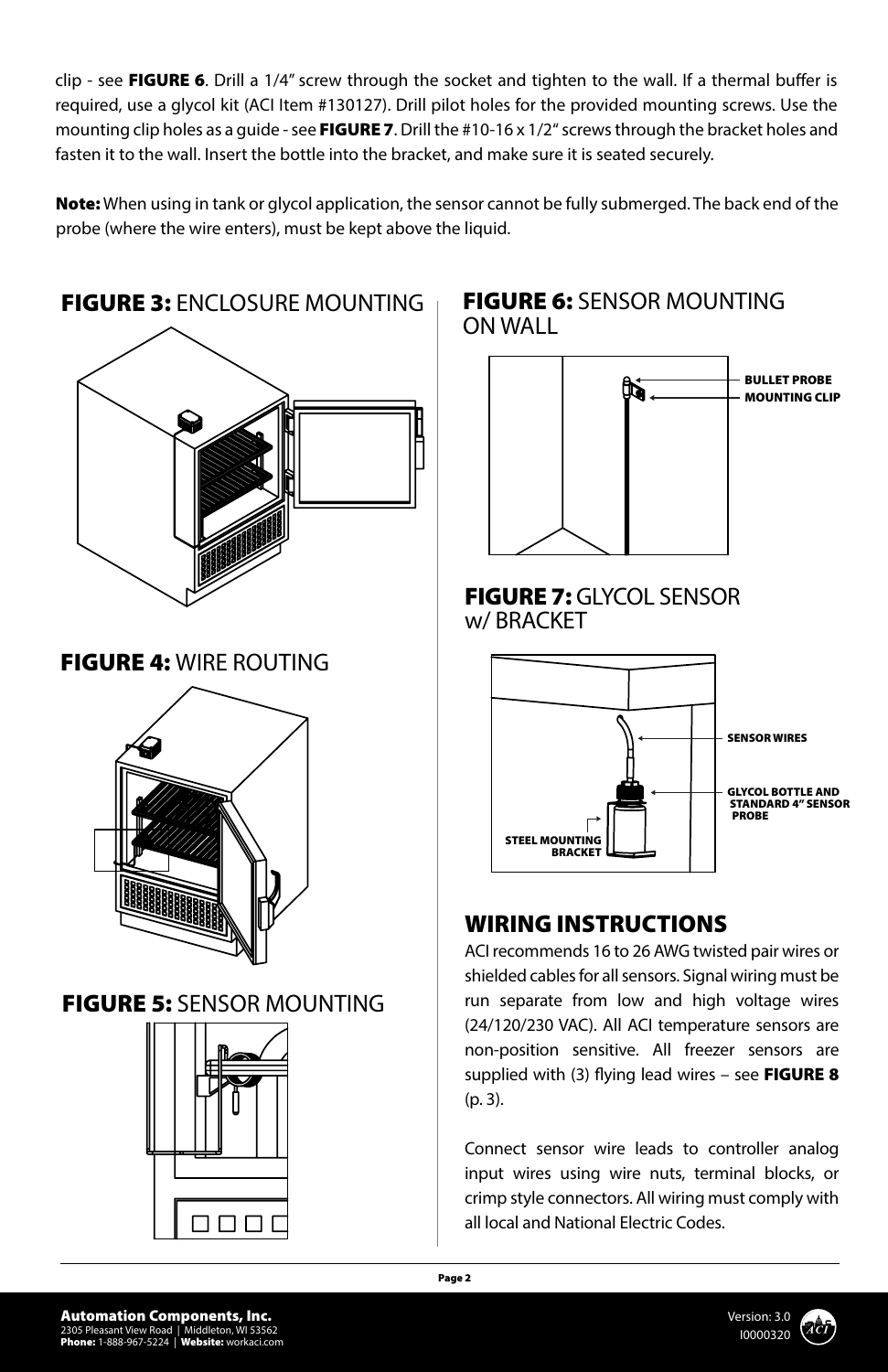### WIRING INSTRUCTIONS

### *(Continued)*

Note: When using a shielded cable, be sure to connect only (1) end of the shield to ground at the controller. Connecting both ends of the shield to ground may cause a ground loop. When removing the shield from the sensor end, make sure to properly trim the shield to prevent any chance of shorting.

### **FIGURE 8: TEMPERATURE WIRING** 3-WIRE RTD WIRING



Note: If the controller requires a (2) wire input for a RTD, connect the (2) common wires(same color) together. If the controller requires (3) wires, use (3) individual wires.

| <b>PROBLEM</b>                             | <b>SOLUTION(S)</b>                                                      |
|--------------------------------------------|-------------------------------------------------------------------------|
| Sensor reading is incorrect                | • Verify sensor wiring to controller is not damaged and has continuity. |
|                                            | • Verify sensor or wires are not shorted together.                      |
|                                            | • Verify controller is setup for correct sensor curve.                  |
|                                            | • Disconnect wires from sensor terminal block, tighten terminal block   |
|                                            | screws down, and take a resistance (ohm) reading with a multimeter.     |
|                                            | • Compare the resistance reading to the Temperature Vs Resistance       |
|                                            | Curves online: http://www.workaci.com/content/thermistor-curves-0       |
|                                            | • Verify proper mounting location to confirm no external factors are    |
|                                            | affecting reading.                                                      |
| Sensor reads infinity/very high resistance | • Sensor or wires are open.                                             |
| <b>Sensor reads low resistance</b>         | • Sensor or wires are shorted together.                                 |
| <b>Erratic readings</b>                    | • Condensation on PCB board                                             |
|                                            | • Bad wire connections.                                                 |

# TROUBLESHOOTING

## WARRANTY

The ACI Freezer Temperature Series temperature sensors are covered by ACI's Five (5) Year Limited Warranty, which is located in the front of ACI'S SENSORS & TRANSMITTERS CATALOG or can be found on ACI's website: www.workaci.com.

## W.E.E.E. DIRECTIVE

At the end of their useful life the packaging and product should be disposed of via a suitable recycling centre. Do not dispose of with household waste. Do not burn.